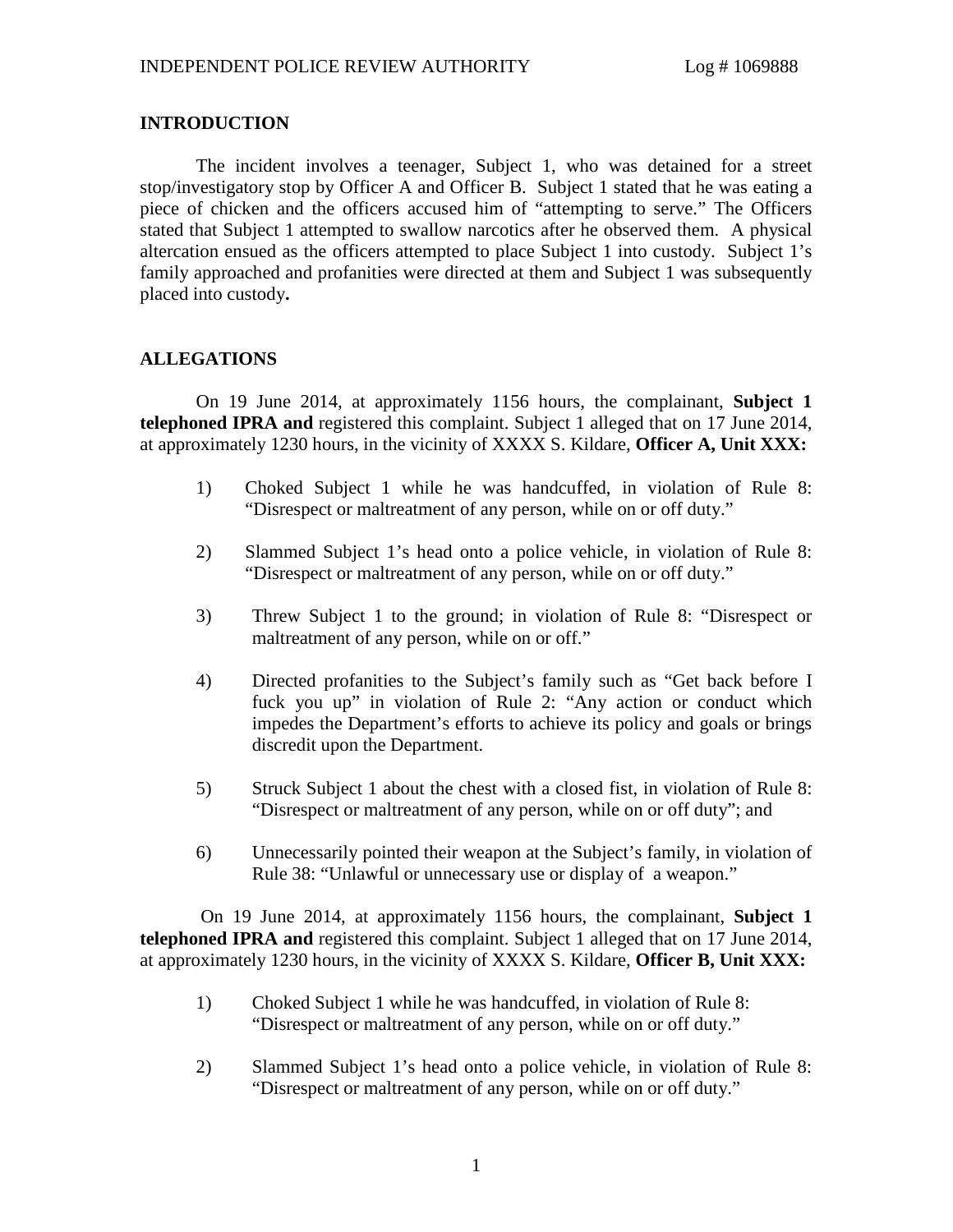- 3) Threw Subject 1 to the ground; in violation of Rule 8: "Disrespect or maltreatment of any person, while on or off duty."
- 4) Directed profanities to the Subject's family such as "Get back before I fuck you up" in Violation of Rule 2: "Any action or conduct which impedes the Department's efforts to achieve its policy and goals or brings discredit upon the Department.
- 5) Struck Subject 1 about the chest with a closed fist in violation of Rule 8: "Disrespect or maltreatment of any person, while on or off duty"; and
- 6) Unnecessarily pointed your weapon at the Subject's family, in Violation of Rule 38: "Unlawful or unnecessary use or display of a weapon."

## **APPLICABLE RULES AND LAW**

- **Rule 2** Any action or conduct which impedes the Department's efforts to achieve its policy and goals or brings discredit upon the Department.
- **Rule 8** Disrespect or maltreatment of any person, while on or off duty.

**Rule 38** – Unlawful or unnecessary use or display of a weapon.

## **INVESTIGATION**

In an in-person statement with IPRA on 19 June 2014, the **alleged victim, Subject 1,** stated that, on 17 June 2014, at approximately 1230 hours, he left his home located at XXXX S. Kildare and walked toward a Chicago Park District pool, which is located in Franklin Park at XXXX S. Kildare. Subject 1 walked past two plainclothes Hispanic police officers riding in a black unmarked vehicle. Subject 1 was eating chicken his mother had just prepared and he tossed the bone onto the grass. Subject 1 stated that officers followed him as he continued to walk to Franklin Park.

Subject 1 stated that the two officers exited their car and rushed him. They placed him in handcuffs. The taller of the two officers, whom Subject 1 stated was the passenger, began choking him and told him, "Spit it out." The other officer pinched Subject 1's nose closed. Subject 1 stated the officers told him they saw him "serving" a car that was in the park. The taller of the two officers then threw Subject 1 on the police vehicle and then onto the ground. Subject 1 observed his family approaching. The officers drew their firearms and instructed his family to get back. The officers called for assistance because a crowd had gathered. The officers held Subject 1 on the ground, in handcuffs, until additional officers arrived. He was then transported to the district station by Officer A and Officer B, the same officers who detained him on the street. At approximately 1713 hours, after Subject 1 complained of pain of unknown origin, officers took him to St. Anthony's Hospital for treatment; Subject 1 stated that he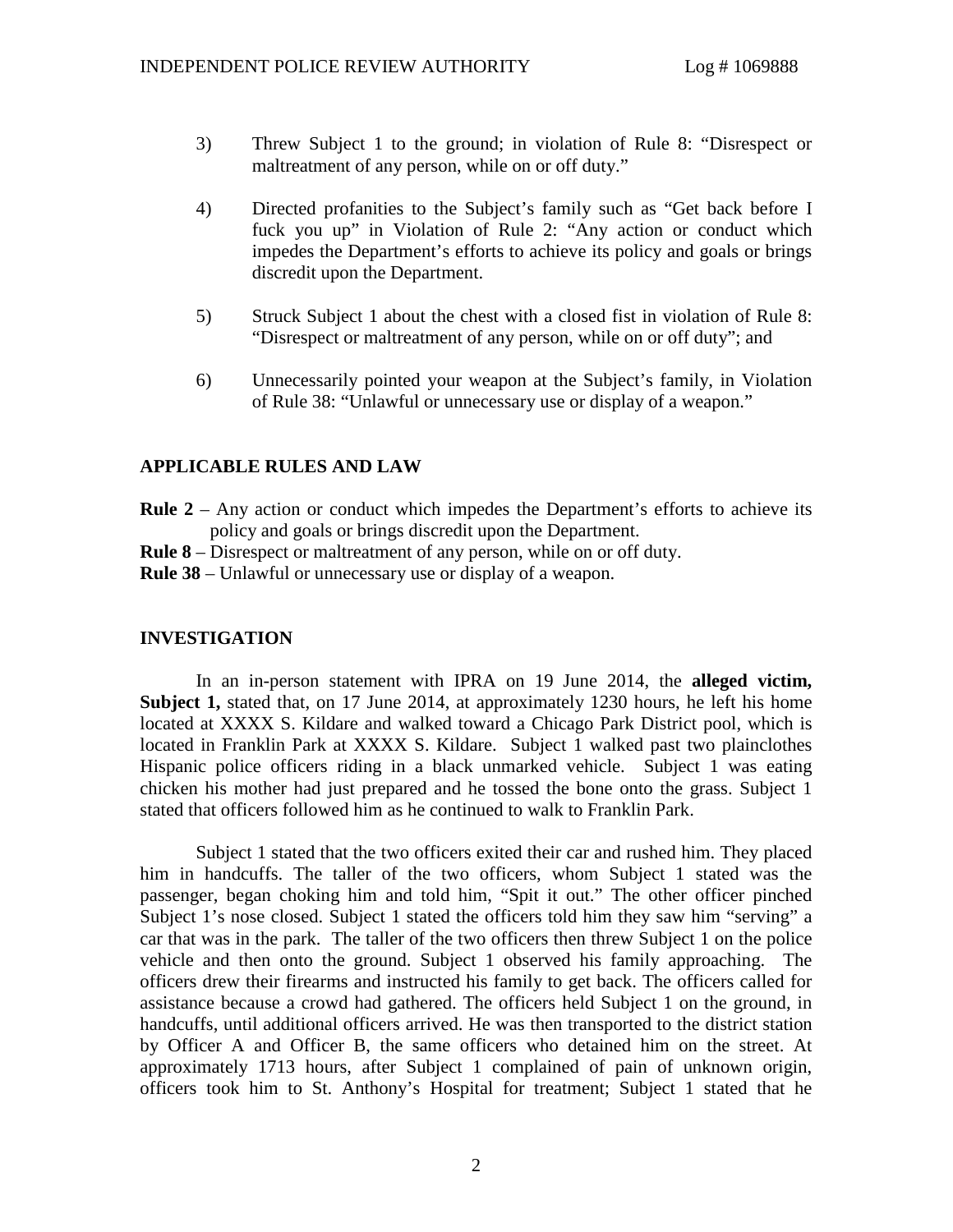sustained abrasions on his face during his arrest. According to Subject 1, while en route to the district, the passenger officer, Officer A struck him on the chest with a closed fist. (Att. 26)

In an in-person statement with IPRA taken on 19 June 2014, **Witness 1** (mother of Subject 1) stated that, on 17 June 2014, she was inside her apartment when she heard two of her sons, Witness 2 and Witness 3 yelling. Witness 1 stepped out onto the porch and observed her son, Subject 1, lying on the ground in handcuffs; she did not witness any of the physical contact between Subject 1 and the officers. Witness 1 then overheard an officer tell her other son, "Get back before he shoots him." Witness 1 observed a tall white male officer in plainclothes pointing a gun at Subject 1's head. She approached the area where her two other sons were standing and watching the same officers, now known to be Officer A and Officer B. Officer B yelled "Get back before I taser you all."

The second officer, (Officer B), who was shorter than the first officer spoke with Witness 1 and told her that they had observed Subject 1 swallow what they believed to be heroin. Witness 1 told the officer her son did not have heroin, and that he was eating chicken she had just cooked. The officers placed her son in a police vehicle and told her they were taking him to Harrison and Kedzie.[2](#page-2-1) Witness 1 provided a list of additional persons who witnessed the altercation to the IPRA investigator along with their contact information. That list included Witness 2, Witness 3, Witness 4 and Witness 5 all listed XXXX S. Kildare as their residential address. Witness 1 also provided the first names of two additional persons, but had no further identifiers for these individuals (Witness 6 and Witness 7). According to Witness 1, Witness 7 recorded a portion of the incident on her cell phone. (Att. 17)

Witness 4 contacted IPRA on the date of incident (17 June 2014) and reported the incident under a different log number which was closed out/duplicated into this investigation. Witness 4 also registered a complaint the day of the incident which was investigated under log number 1069888.

Efforts to obtain **witness statements** of Witness 1's sons (Witness 3, Witness 4, and Witness 2) who witnessed part of the arrest of Subject 1, via certified and regular mail as well as a personal visit were met with negative results. (Att. 29, 30, 33, 40)

The Reporting Investigator obtained the results of a Westlaw search of any persons named "Witness 8" having resided in the vicinity of XXXX S. Kildare. The reporting investigator contacted **Witness 8** who stated, she previously resided in Chicago at XXXX W.  $14<sup>th</sup>$  Street and left Chicago in 2012. Witness 8 further stated she does not have a daughter named **"Witness 7."** (Att. 39)

<span id="page-2-0"></span><sup>&</sup>lt;sup>1</sup> According to To/From reports submitted by the officers as well as IClear, Officer B stands 5'7 and weighs approximately 160lbs.

<span id="page-2-1"></span> $2\hat{S}$ ubject 1 was actually transported to the 10<sup>th</sup> district station at Ogden and Christiana.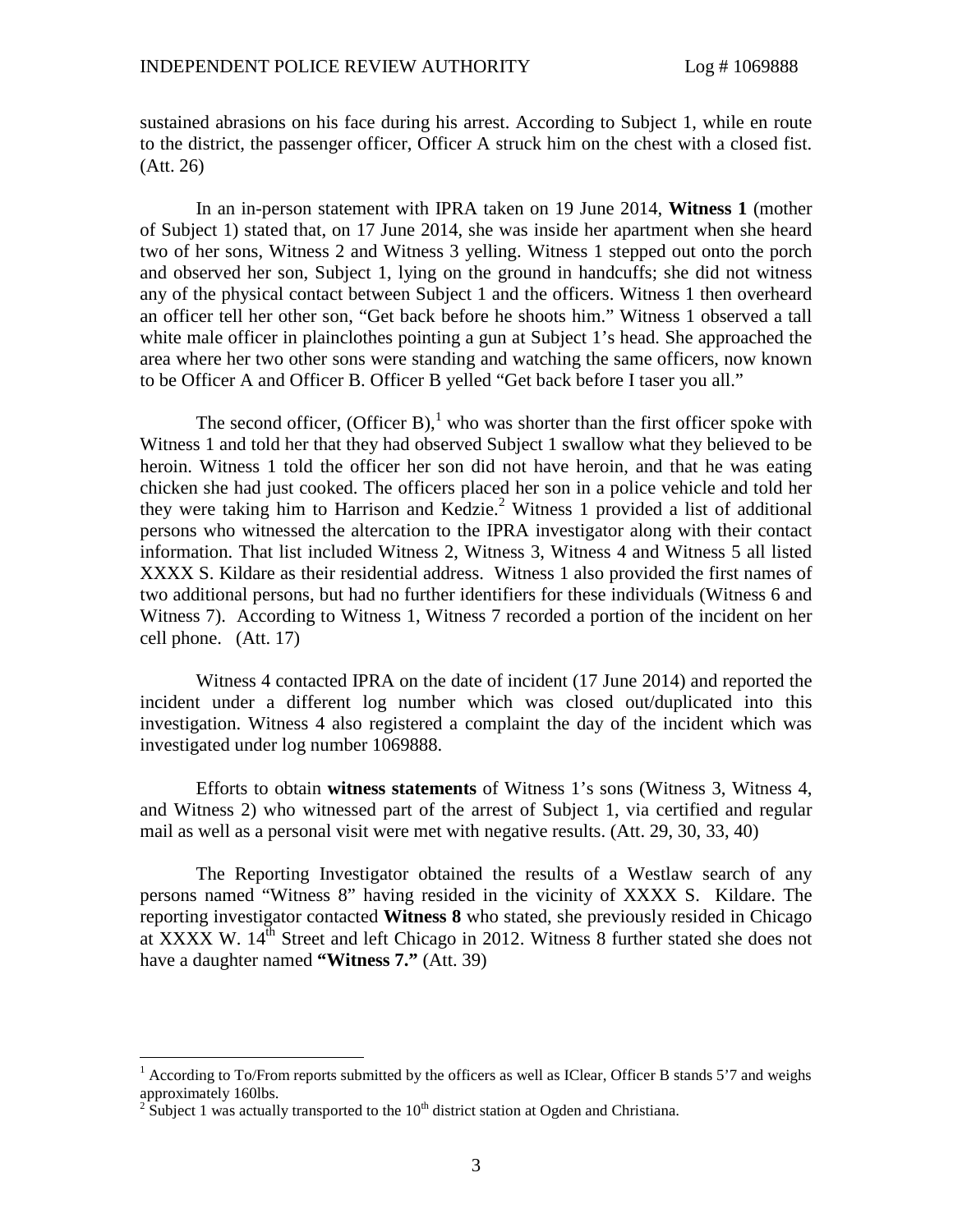**Evidence Photographs** taken of Subject 1 on 19 June 2014, during his statement at IPRA depict an abrasion to the right side of the face, along the cheek; an abrasion on the right knee; and an abrasion on the right shoulder. (Att. 28)

**Medical Records** obtained from St. Anthony's Hospital reflect that Subject 1 told the hospital triage staff that he was "slammed . . . brought to the ground" by police. He complained of an injury to the right side of his face, pain in his right shoulder and back. Subject 1 was discharged into police custody with a diagnosis of muscle strain and a facial abrasion. Subject 1 did not complain of any trauma to his neck or throat. (Att. 27)

Officer A completed a **Tactical Response Report (TRR)** under RD # XXXXXXXX**.** The TRR reflects that Subject 1's actions were that of an Active Resister, in that he pulled away. Officer A indicated that he utilized member presence, verbal commands, escort holds, and an emergency takedown in response to Subject 1's resistance. (Att.9)

**General Offense Case Report (XX-XXXXXX)** and the **Arrest Report (CB# XXXXXXXXX**) for Subject 1 reflect that he was charged with Possession of a Controlled<sup>[3](#page-3-0)</sup> substance and Resisting/Obstructing a Police Officer. The narrative details that while patrolling a high narcotics area, officers observed the offender, Subject 1, approach a parked vehicle. When Subject 1 observed the officers, he quickly walked away and crossed the street. The arresting officers approached Subject 1 for a field interview. During questioning, Officer B observed an object in Subject 1's mouth and ordered him to spit it out. Subject 1 failed to comply with the officer's verbal direction. Subject 1 began to flail his arms and pull away from the officers. Subject 1 was placed into custody as a crowd of citizens gathered around the arresting officers in an "aggressive manner." As Subject 1 continued to pull away from Officer A, he conducted an emergency takedown maneuver. Subject 1 then spit out a piece of plastic containing a white substance. During the takedown, Subject 1 sustained an abrasion to his face. At that time, Subject 1 was offered medical attention, however he refused.

The lockup-screening portion of the arrest report indicates that Subject 1 had "a bump on right side of face (refuses medical attention) at this time." On the same date, at approximately 1713 hours, a note was entered in the screening log explaining that Subject 1 was being sent to the hospital because he had complained of pain in the back or shoulder area. Subject 1 returned from the hospital at approximately 1925 hours. (Att. 5, 8)

According to Cook County Court Records, on 26 August 2014, Subject 1 pled guilty to possession of a controlled substance and was sentenced to 2 days of incarceration (time served.) (Att. 44)

**In a To/From report** dated 6 February 2015**, Accused Officer B,** responded to allegations made by Subject 1 in a written To/From report. Officer B related that he was working in civilian dress in an unmarked vehicle with Officer A. He further related that, during a field interview of Subject 1, he did not choke Subject 1, did not slam Subject 1

<span id="page-3-0"></span><sup>&</sup>lt;sup>3</sup> Subject 1 Plead Guilty on 26 August 2014 in Branch 43.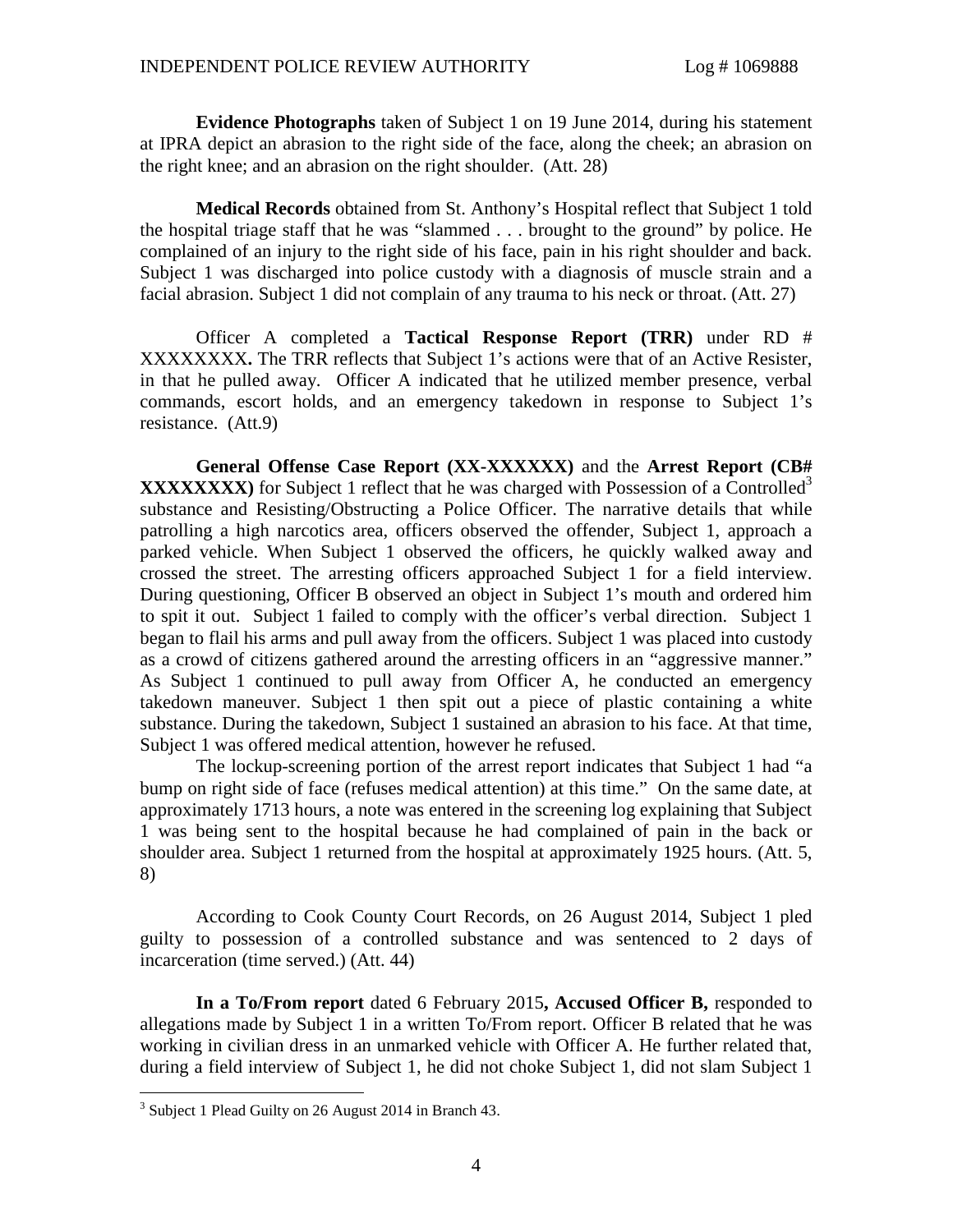onto the police car, did not slam Subject 1 onto the ground, and did not recall directing profanities toward Subject 1 or his family members. Nor did he strike Subject 1 as he was seated in the rear of the police vehicle. According to Officer B, he stands 5'7 inches tall and weighs approximately 160 lbs. (Att. 35)

In a subsequent **in-person statement** with IPRA, on 5 August 2016, **Officer B** maintained the answers he provided in his earlier To/From report were accurate. He further stated that his definition of the crowd approaching him in an aggressive manner as stated in the GOCR was that numerous individuals were approaching him and his partner with balled up fists, directing profanities and refusing direct orders to stand back. Officer B stated that he requested assist units and upon their arrival, he and Officer A were able to transport Subject 1 from the scene. Officer B denied drawing his weapon during this incident.

Officer B stated that his only physical contact with Subject 1 occurred when he held Subject 1's right arm as Officer A applied handcuffs. (Att. 60)

**In a To/From report** dated 6 February 2015**, Accused Officer A,** responded to allegations made by Subject 1 in a written To/From Report. Officer A was working with Officer B when they conducted a field interview of Subject 1. Officer A did not recall choking Subject 1 or striking Subject 1 while he was in the rear seat of the police vehicle. Officer A did relate that he pinned Subject 1 against the vehicle using his body as Subject 1 flailed his arms and attempted to defeat the arrest. Officer A added that he also performed an emergency takedown. Officer A also related he used profanity as the crowd was advancing toward him and his partner and he feared for their safety. According to Officer A, he stands 6'3 inches tall and weighs approximately 185 lbs. (Att. 37)

In a subsequent **in-person statement** with IPRA, on 5 August 2016, **Officer A** maintained the answers he originally provided in his To/From report relative to allegations made by Subject 1. Officer A further stated that while attempting to arrest Subject 1, he used his body weight to hold Subject 1 against the vehicle. Subject 1 was not complying with verbal orders and continued to flail his arms in an effort to defeat his arrest and an emergency takedown was performed. Officer A acknowledged that after the takedown Subject 1 had an abrasion to the cheek area, noting that the takedown was performed on concrete. Officer A stated that people from the community began approaching him and his partner on foot, running and screaming regarding the arrest of Subject 1. Officer A shouted profanities at the crowd in an effort to keep them at bay. However, he did not recall exactly what he said. He further stated that he does not recall whether he un-holstered or pointed his weapon during the incident. (Att. 61)

#### **CONCLUSION**

The evidence related to the initiation of the contact between Subject 1 and the involved officers tends to support the officers' version of the events. Although Subject 1 claimed he was eating chicken and had tossed aside a bone, the officers allege that they believed that they saw him "serve" narcotics. The Property Inventory Report associated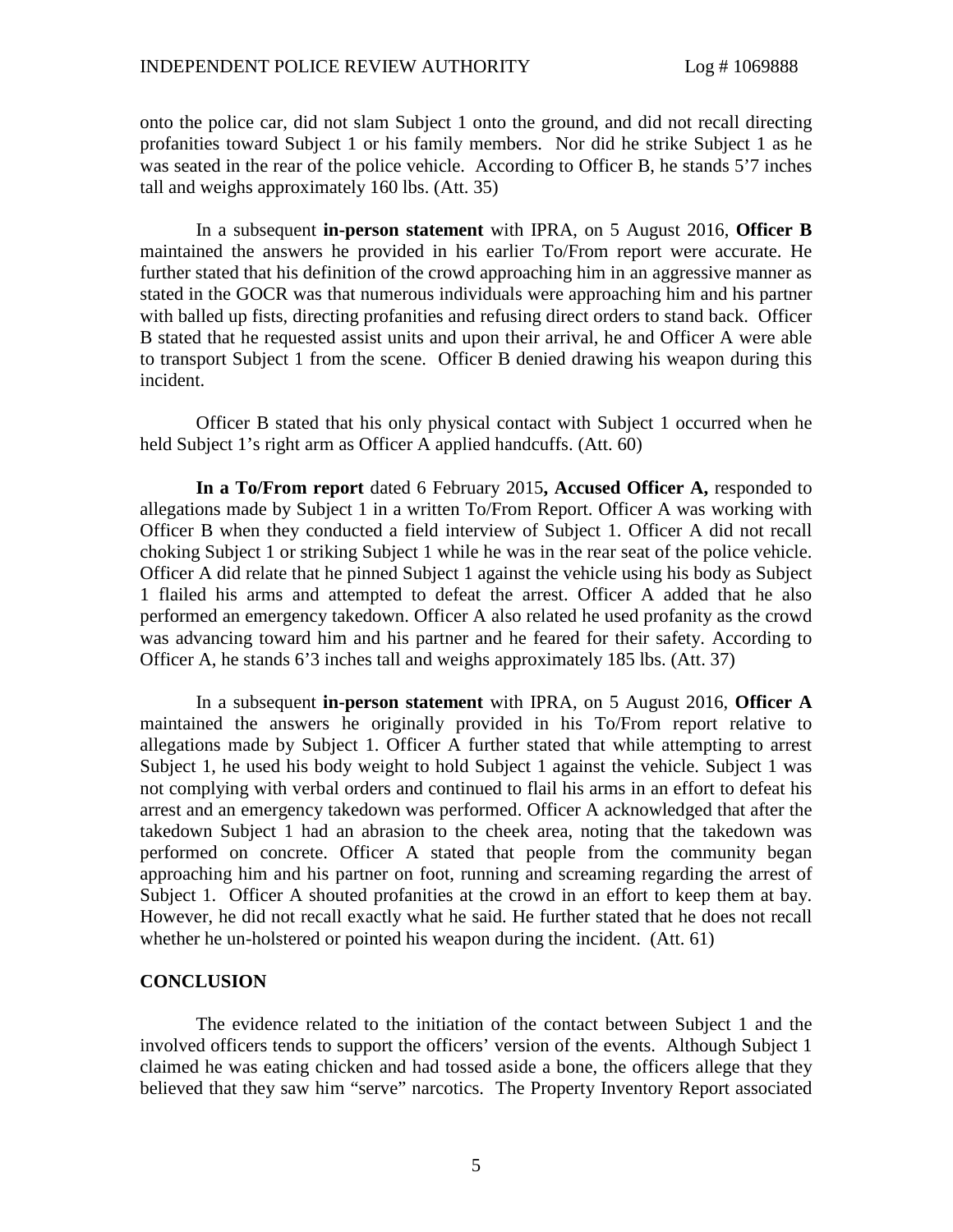with the incident documents that the officers recovered "a crumbled up piece of plastic containing a white powder substance, suspect heroin." In addition, as outlined above, Subject 1 pled guilty to a narcotics offense following this arrest. Therefore, other than the allegations by Subject 1 and his mother, there is no evidence that is inconsistent with the officers' accounts of the events.

#### **Officer A: Allegation # 1**

The Reporting Investigator (R/I) recommends a finding of **Not Sustained** for Allegation #1 that Officer A choked Subject 1 while he was handcuffed. Officer A had no recollection of having choked Subject 1. Because there is insufficient evidence to prove by a preponderance that Officer A committed this act, this allegation is Not Sustained.

#### **Officer A: Allegation #2**

The Reporting Investigator recommends a finding of **Not Sustained** for Allegation #2 that Officer A slammed Subject 1's head on a vehicle. Officer A describes pinning Subject 1 against the vehicle with the use of his body weight as he flailed his arms and pulled away trying to defeat his arrest. Officer A documented his contact with Subject 1 on his TRR report.

#### **Officer A: Allegation #3**

The Reporting Investigator recommends a finding of **Exonerated** for Allegation #3 that Officer A threw Subject 1 to the ground. Officer A stated that he had to perform an emergency takedown on the concrete in order to gain custody of Subject 1. Officer A documented his contact with Subject 1 on his TRR report. At the time of the takedown, according to Officer A, Subject 1 was flailing his arms in an attempt to evade the arrest. According to General Order G03-02-02, Subject 1 would be considered an "Active Resister" – which is defined as:

a person whose actions attempt to create distance between that person and the member's reach with the intent to avoid physical control and/or defeat arrest. This type of resistance includes gestures ranging from evasive movement of the arm, through flailing arms, to full flight by running.

An emergency take-down is a reasonable use of force to effect the arrest of an active resister.

#### **Officer A: Allegation # 4**

The Reporting Investigator recommends a finding of **Sustained** for Allegation # 4 that Officer A directed profanities such as "Get back before I fuck you up," to the Subject family. Officer A specifically states that in his report that he used profanities toward an advancing crowd because he was afraid for his safety and that of his partner. In his inperson statement, Officer A recalled using profanities toward the citizens but did not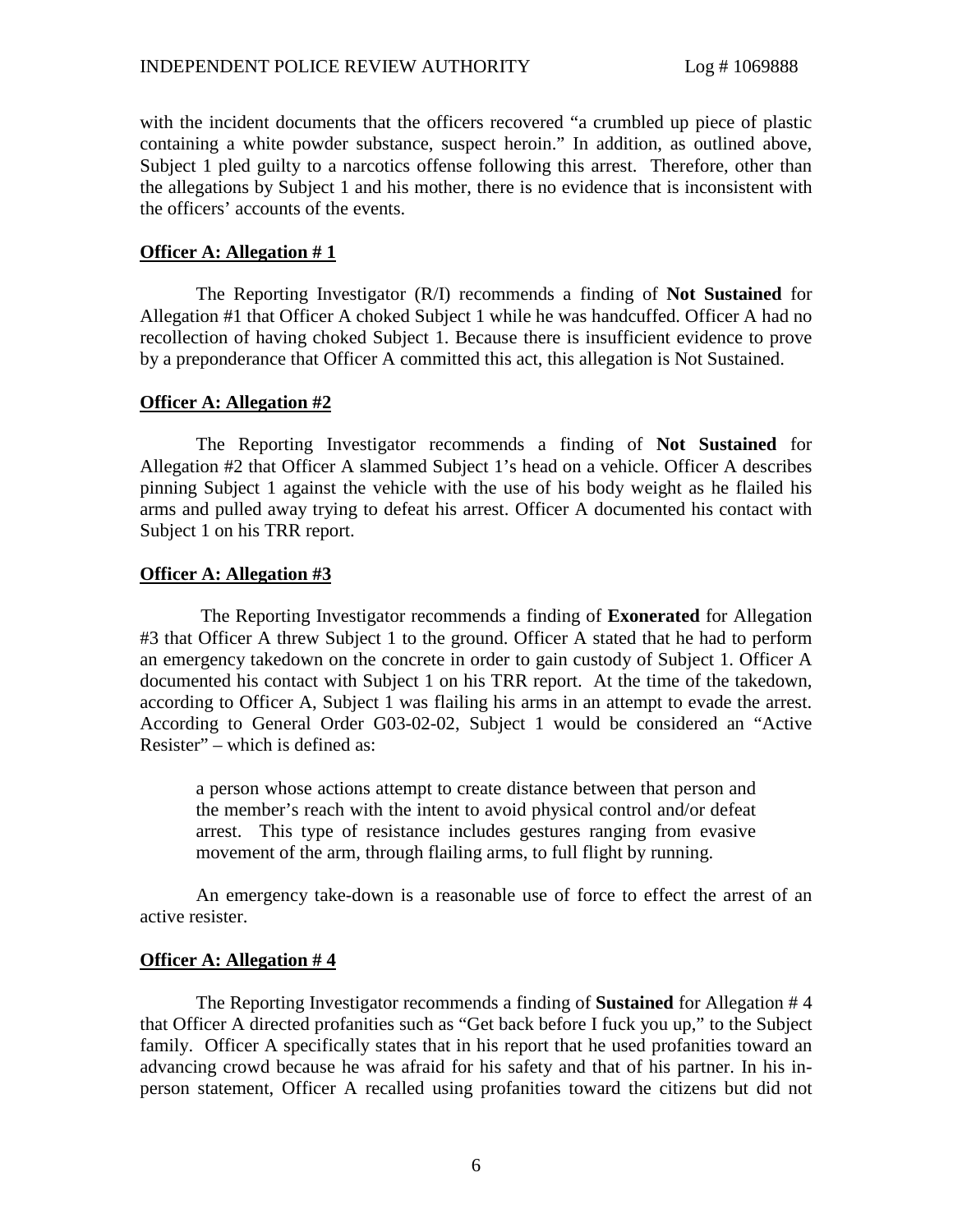recall exactly what he stated. He stated that he used the profanities to "scare them a lil bit" until assist units arrived. However, the presence of an unruly crowd does not justify the use of profanity.

## **Officer A: Allegation # 5**

The Reporting Investigator recommends a finding of **Not Sustained** for Allegation #5. It is alleged that Officer A struck Subject 1 about the chest with a closed fist. There is insufficient evidence to prove by a preponderance that Officer A committed this act.

## **Officer A: Allegation # 6**

The Reporting Investigator recommends a finding of **Not Sustained** for Allegation #6 that Officer A unlawfully and unnecessarily drew or displayed his weapon. There is insufficient evidence to prove by a preponderance that Officer A unnecessarily displayed his weapon. Subject 1's mother claims that one of the officers, which appears to be Officer A from her description, pointed his firearm at Subject 1's head while he was on the ground. Subject 1 made no such allegation. Subject 1's relatives who had witnessed the event did not cooperate with this investigation. According to Officer A, an aggressive crowd started to gather after the officers took Subject 1 to the ground. It is possible that Officer A unholstered his weapon as a show of force to control the crowd. However, Officer A does not recall doing so. Therefore, there is insufficient evidence in support of this allegation.

## **Officer B: Allegation # 1**

The Reporting Investigator recommends a finding of **Not Sustained** for Allegation #1 against Officer B, it is alleged that Officer B choked Subject 1 while he was handcuffed. The evidence does not support that Officer B had physical control of Subject 1 while he was being placed into custody. Officer B's partner, Officer A documented himself as having physical contact during the arrest. Officer B denied choking Subject 1. Therefore, there is insufficient evidence to prove by a preponderance that Officer B committed this act.

## **Officer B: Allegation #2**

The Reporting Investigator recommends a finding of **Unfounded** for Allegation #2 against Officer B, it is alleged that Officer B slammed Subject 1's head on the vehicle. Officer B denied slamming Subject 1's head on the vehicle. Officer B's partner Officer A documented having physical contact with Subject 1.

## **Officer B: Allegation #3**

The Reporting Investigator recommends a finding of **Unfounded** for Allegation #3 against Officer B, it is alleged that Officer B threw Subject 1 to the ground. Officer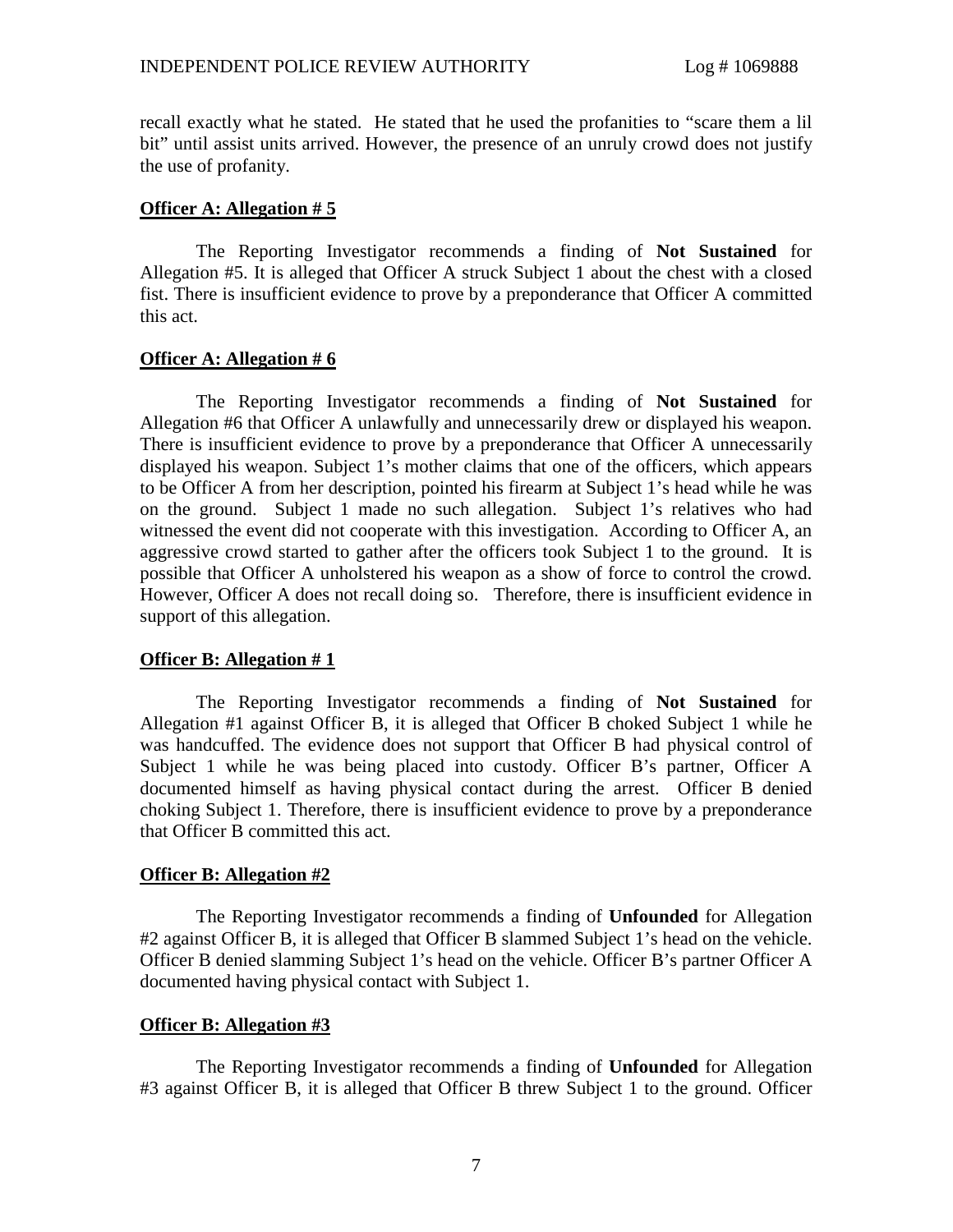B's partner, Officer A prepared a Tactical Response Report documenting that he performed an emergency takedown on Subject 1.

#### **Officer B: Allegation # 4**

The Reporting Investigator recommends a finding of **Unfounded** for Allegation #4 that Officer B directed profanities such as "Get back before I fuck you up," to the Subject family. Officer A the partner of Officer B acknowledged that he is the officer who directed profanities at Witness 1 and her son.

#### **Officer B: Allegation # 5**

The Reporting Investigator recommends a finding of **Not Sustained** for Allegation #5. It is alleged that Officer B struck Subject 1 about the chest with a closed fist. Officer B denied striking Subject 1 on the chest with a closed fist. There is insufficient evidence to prove by a preponderance that Officer B committed this act.

## **Officer B: Allegation # 6**

The Reporting Investigator recommends a finding of **Not Sustained** for Allegation #6 that Officer B unlawfully and unnecessarily drew or displayed his weapon. There is insufficient evidence to prove by a preponderance that Officer B unnecessarily displayed his weapon. Subject 1 claims that both officers displayed their weapons at the emerging crowd. According to Officer B there were numerous people yelling profanities and ordering he and his partner to let Subject 1 go. Officer B stated that the citizens quickly approached and displayed aggressive body language such as closed fist while refusing to stand back. It is possible that Officer B unholstered his weapon as a show of force to control the crowd. However, Officer B, like his partner, does not recall doing so. Therefore, there is insufficient evidence in support of this allegation.

## **FINDINGS**:

- ACCUSED: **Officer A**
- ALLEGATION#1-2: Not Sustained
- ALLEGATION # 3: Exonerated

ALLEGATION# 4: **Sustained** - Violation of Rule 2 "Any action or conduct which impedes the Department's efforts to achieve its policy and goals or brings discredit upon the department." in that on 19 June 2014, at approximately 1230 hours, in the vicinity of XXXX S. Kildare, Officer A stated "Get back before I fuck you up, " bringing discredit upon the department.